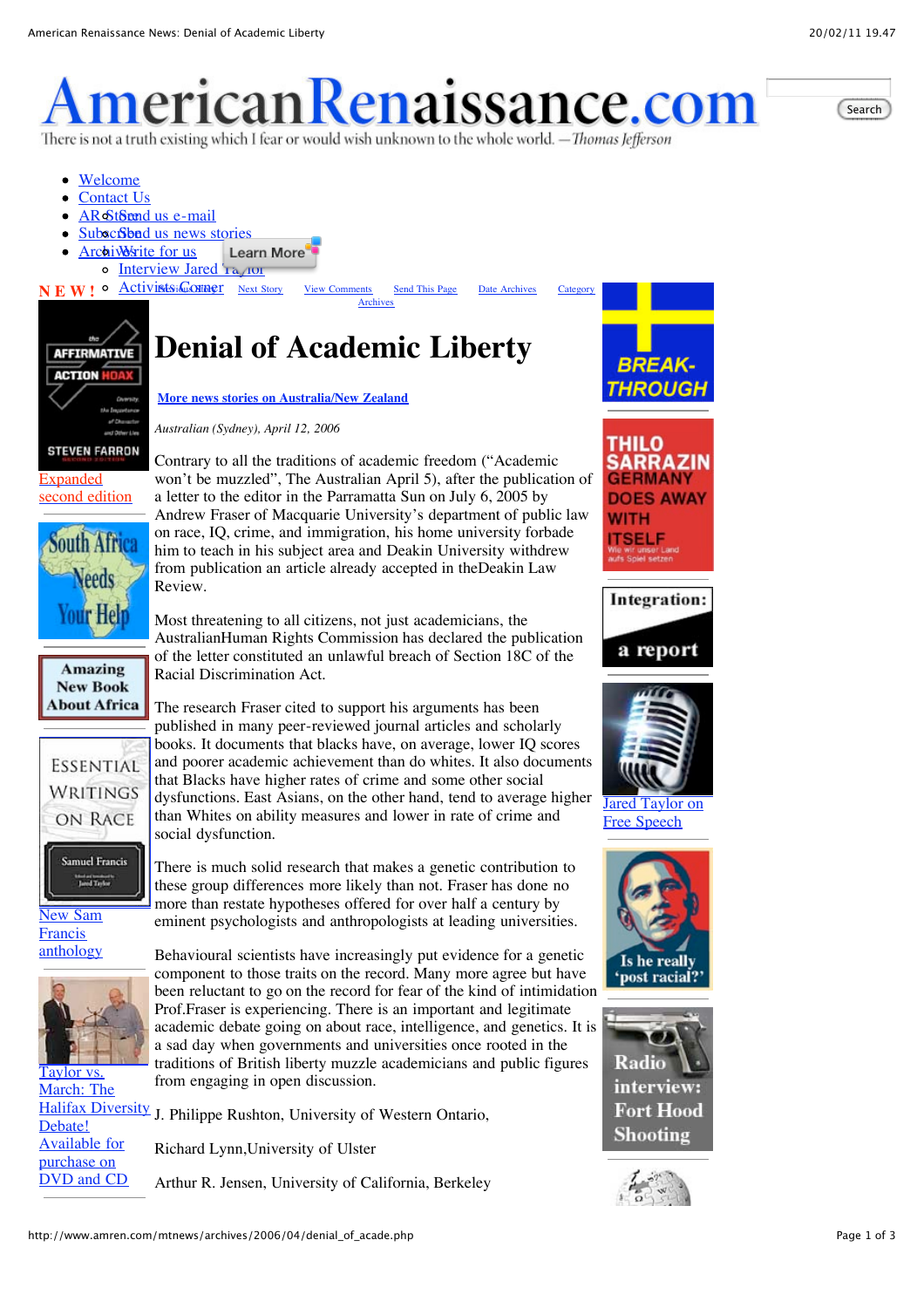

Charles Murray, American Enterprise InstituteWashington, DC Christopher Brand, formerly University of Edinburgh Helmuth Nyborg, Aarhus University, Denmark Linda S. Gottfredson,U niversity of Delaware Donald Templer, Alliant International University, Fresno (Posted on April 14, 2006)

[More on this story](http://www.amren.com/mtnews/archives/2006/03/professor_andre.php)



[Previous story](http://www.amren.com/mtnews/archives/2006/04/report_bus_driv.php) [Next Story](http://www.amren.com/mtnews/archives/2006/04/in_mexico_nothi.php) [Post a Comment](http://www.amren.com/mtnews/archives/2006/04/denial_of_acade.php#post) [Send This Page](javascript:openTafWindow() [Search](http://www.amren.com/search.html)



### **Comments**

[Home](http://www.amren.com/index.html) [Top](http://www.amren.com/mtnews/archives/2006/04/denial_of_acade.php#top) [Previous story](http://www.amren.com/mtnews/archives/2006/04/report_bus_driv.php) [Next Story](http://www.amren.com/mtnews/archives/2006/04/in_mexico_nothi.php) [Send This Page](javascript:openTafWindow() [Search](http://www.amren.com/search.html)

### *[Race and The](http://store.amren.com/cart.php?target=product&product_id=2122&category_id=95) American Prospect* Sam Francis, Editor

**Back in Print!**



Michael Levin

*Why Race Matters,* [by Michael](http://store.amren.com/cart.php?target=product&product_id=2110&category_id=95) Levin





Edited by George McDanie<br>Foreword by Jared Taylor *A Race Against Time: Racial [Heresies for the](http://store.amren.com/cart.php?target=product&product_id=2088&category_id=95) 21st Century* [Read VDARE's](http://www.vdare.com/misc/custred_racial_heresies.htm) review [See other AR books](http://store.amren.com/cart.php?target=category&category_id=95) here





Jared Taylor's *Africa in our [Midst: Lessons](http://www.amren.com/ar/2005/10/index.html) from Katrina*.



The Mexican [government tells](http://www.amren.com/features/mexguide/index.html) Mexicans how to break into the US (English translation)





**Speech**